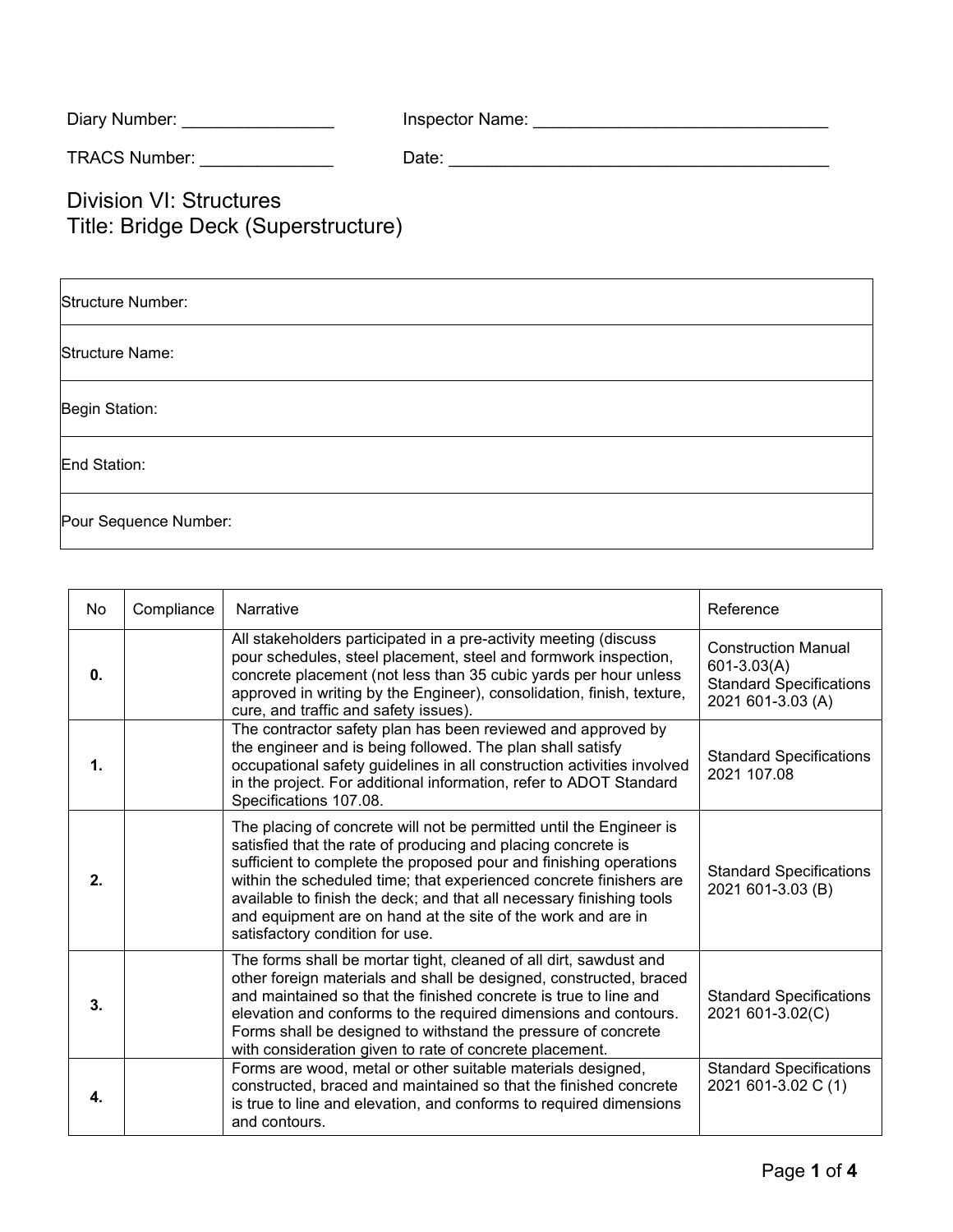| 5.  | All forms are filleted 3/4 inch so there are not any exposed, sharp<br>corners in the finished concrete and all forms shall be treated with<br>an approved form release agent before concrete is placed.                                                                                                                                                                                                   | <b>Standard Specifications</b><br>2021 601-3.02 (C)(1)                                               |
|-----|------------------------------------------------------------------------------------------------------------------------------------------------------------------------------------------------------------------------------------------------------------------------------------------------------------------------------------------------------------------------------------------------------------|------------------------------------------------------------------------------------------------------|
| 6.  | No concrete is placed in any forms supported by false-work until<br>the Contractors Professional Engineer has inspected the<br>completed false-work and has issued a properly signed and<br>sealed certificate that the false-work has been constructed<br>according to the approved false-work drawings.                                                                                                  | <b>Standard Specifications</b><br>2021 601-3.02 (B)(2)                                               |
| 7.  | When bar bending diagrams are not shown on the project plans,<br>shop drawings and lists showing the bending of reinforcement<br>bars is submitted by the Contractor to the Engineer for approval<br>(but such approval does not relieve the Contractor of his<br>responsibility for the correctness of such drawings and lists).                                                                          | <b>Standard Specifications</b><br>2021 605-3.01                                                      |
| 8.  | The Contractor furnished Certificates of Compliance conforming to<br>the requirements of Subsection 106.05, which state that steel or<br>iron products incorporated in the project meet the "Buy America"<br>Act requirements certifying that all manufacturing processes<br>producing a steel or iron product, including any application of a<br>coating to iron or steel, occurred in the United States. | <b>Special Provisions</b><br>106.15<br><b>Standard Specifications</b><br>2021 106.05                 |
| 9.  | A copy of the mix design, approved by the Regional Materials<br>Engineer, is on file.                                                                                                                                                                                                                                                                                                                      | <b>Standard Specifications</b><br>2021 1006-3.02<br><b>Standard Specifications</b><br>2021 1006-3.03 |
| 10. | Certificate of Analysis is submitted for the liquid-membrane<br>forming compound and curing compound is approved before use.                                                                                                                                                                                                                                                                               | <b>Standard Specifications</b><br>2021 1006-6.01(C)                                                  |
| 11. | A false-work quantlist has been completed.                                                                                                                                                                                                                                                                                                                                                                 | <b>Construction Bulletin</b><br>$07 - 01$                                                            |
| 12. | When placed in the work, all reinforcement is free of dirt, oil, paint,<br>grease, and heavy rust.                                                                                                                                                                                                                                                                                                         | <b>Standard Specifications</b><br>2021 605-3.01                                                      |
| 13. | Block out for the joint materials (when required) including<br>expanded polystyrene and bituminous are placed at the location<br>noted on the project plan detail sheets.                                                                                                                                                                                                                                  | Project Plan Detail                                                                                  |
| 14. | The steel rails for placing and finishing equipment are set to the<br>correct elevation shown on the project plans or as established by<br>the Engineer.                                                                                                                                                                                                                                                   | <b>Standard Specifications</b><br>2021 601-3.03 (B)                                                  |
| 15. | The Contractor has furnished a minimum of two transverse work<br>bridges from which floating, straight edging, and curing operations<br>may be accomplished.                                                                                                                                                                                                                                               | <b>Standard Specifications</b><br>2021 601-3.03 (B)                                                  |
| 16. | Prior to concrete placement the screed was traversed the length of<br>the proposed pour and the clearance from the screed to the<br>reinforcing steel and deck thickness were checked. Deflection of<br>the screed rails as a result of the weight on the screed equipment<br>will not be permitted.                                                                                                       | <b>Standard Specifications</b><br>2021 601-3.03 (B)                                                  |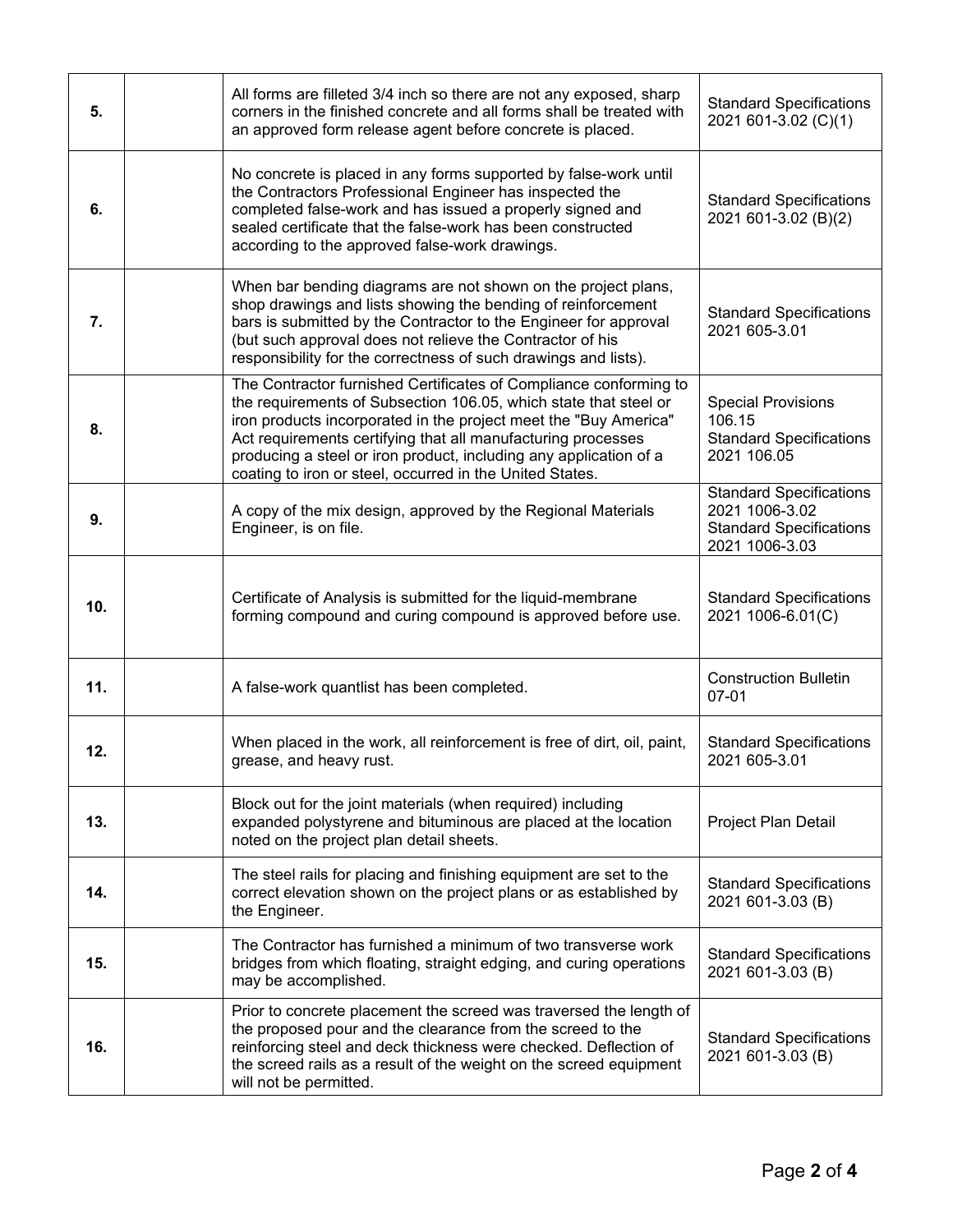| 17. | The clearance between the steel and the bottom of the screed is<br>as indicated on the project plans with a permissible variation of $\pm$<br>1/4 inch. All corrections necessary as a result of this operation are<br>performed prior to beginning the pour.                                                          | <b>Standard Specifications</b><br>2021 601-3.03 (B) |
|-----|------------------------------------------------------------------------------------------------------------------------------------------------------------------------------------------------------------------------------------------------------------------------------------------------------------------------|-----------------------------------------------------|
| 18. | Screed equipment is designed to operate as close as practical to<br>bridge curbs or other obstructions.                                                                                                                                                                                                                | <b>Standard Specifications</b><br>2021 601-3.03 (B) |
| 19. | The sequence of concrete placement is being followed as shown<br>on the project plans or as approved by the Engineer.                                                                                                                                                                                                  | <b>Standard Specifications</b><br>2021 601-3.03 (A) |
| 20. | The operation of the pump is such that a continuous stream of<br>concrete without air pockets is produced. Excessive segregation<br>due to high velocity discharge of the concrete will not be<br>permitted.                                                                                                           | <b>Standard Specifications</b><br>2021 601-3.03 (C) |
| 21. | Standby equipment will be readily available to replace equipment<br>should a breakdown occur.                                                                                                                                                                                                                          | <b>Standard Specifications</b><br>2021 601-3.03 (C) |
| 22. | Concrete is placed the full width of the panel to be poured. After<br>the concrete is placed, it is consolidated and then struck off by<br>means of self-propelled screed equipment. A slight excess of<br>concrete is maintained in front of the screed at all time during the<br>screeding operation.                | <b>Standard Specifications</b><br>2021 601-3.03 (B) |
| 23. | The finished surface of the plastic concrete is tested with a 10-foot<br>straightedge placed on the deck surface; decks exposed directly<br>to traffic (no asphaltic concrete friction course) do not vary by<br>more than 1/8 inch when measured from the bottom of the<br>straightedge.                              | <b>Standard Specifications</b><br>2021 601-3.05 (D) |
| 24. | Deck surfaces to be covered with a special riding surface or water<br>proofing membrane do not vary by more than 1/4 inch when<br>measured from the bottom of the straightedge.                                                                                                                                        | <b>Standard Specifications</b><br>2021 601-3.05 (D) |
| 25. | Bridge decks to be covered with a special riding surface or<br>waterproofing membrane shall be lightly textured with a burlap<br>drag during the plastic concrete state, after the finishing operation<br>and smoothness test, as specified below, and prior to the curing<br>process.                                 | <b>Standard Specifications</b><br>2021 601-3.05 (D) |
| 26. | Grooves shall be placed with tine brooming while the concrete is<br>still plastic; however, if an item for Bridge Deck Texturing (Sawed<br>Grooves) is included in the bidding schedule, the bridge deck,<br>approach slab, and anchor slab shall be textured with sawed<br>grooves after the concrete has been cured. | <b>Standard Specifications</b><br>2021 601-3.05 (D) |
| 27. | The finishing operation shall be completed before the water sheen<br>disappears.                                                                                                                                                                                                                                       | <b>Standard Specifications</b><br>2021 601-3.05(D)  |
| 28. | When saw grooving (texturing) is required, it shall be rectangular<br>in shape and $1/8$ inch $\pm$ 1/32 inch deep by 1/8 inch $\pm$ 1/32 inch<br>wide. The spacing of grooves is $3/4$ inch $\pm$ 1/8 inch center to<br>center. The textured groove depth will be measured in accordance<br>Arizona Test Method 310.  | <b>Standard Specifications</b><br>2021 601-4.01     |